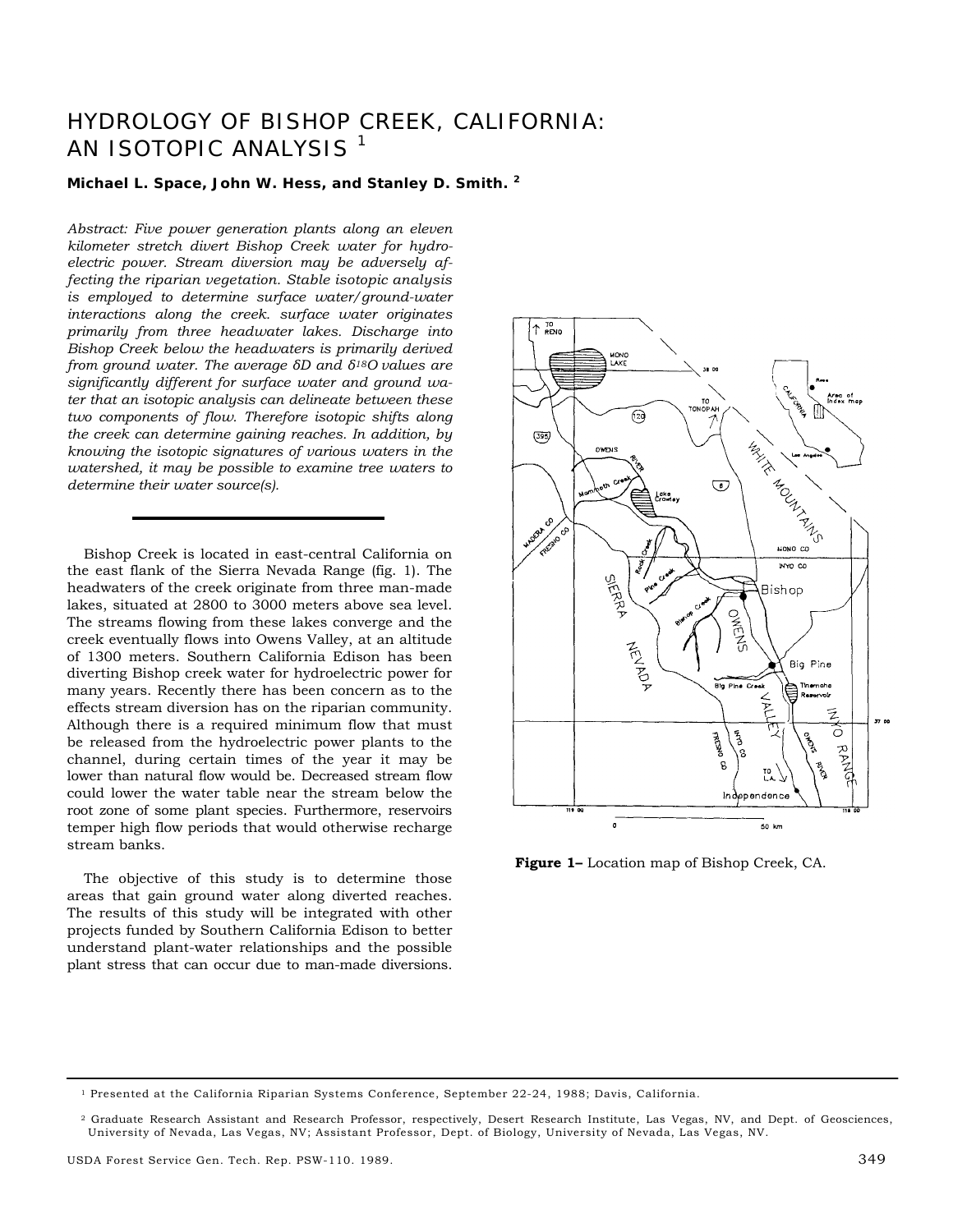### **Methods**

The stable isotopic ratios of hydrogen (D/H) and oxygen (18O/16O) are primarily used as conservative water tracers. They are used to determine residence times, mixing, and sources of waters. Deuterium and oxygen-18 are conservative because they are a part of the water molecule. Their concentration in a particular water is dependent on isotope fractionation that occurs during phase changes (i.e. condensation and evaporation). This is due to differences in mass and energy between isotopes. As a result, the isotopic composition of various types of waters are unique. Variation of the isotopic composition in natural waters has been reviewed by Dansgaard (1964).

The values for  $D/H$  and  $18O/16O$  ratios are produced using a mass spectrometer that compares the sample to a known standard:

 $\delta$ (per mil) = (R<sub>sample</sub>/R<sub>standard</sub> — 1) x 1000

where for *δ*18O, R=18O/16O and for *δ*D, R=D/H. The standard is V-SMOW (Vienna Standard Mean Ocean Water), which is nearly identical to SMOW as defined by Craig (1961). The standard deviation for *δ*D and *δ*18O values are ±1 per mil and ±0.3 per mil respectively.

Figure 2 shows the locations for surface and groundwater samples collected in 1986. Some sampling points were added and some dropped as deemed appropriate. Surface and ground-water samples were collected on May 28-30, July 21-23, and September 27-28, 1986. Virtually all surface flow into Bishop Creek originates from the three alpine reservoirs. Therefore, analysis of lake outflow provides an isotopic signature for surface water input to the creek. Ground-water sampling from available springs and wells provides an average *δ*D and *δ*18O value for subsurface flow to the stream.

Another condition that must be met to determine gaining reaches is that ground-water influx must be significant relative to stream flow, otherwise isotopic shifts cannot be detected. Outflow from the headwater lakes is much greater than ground-water influx. However, penstocks divert most of this water to be used for hydroelectric power. Thus, water that flows out of the Power Plants to the natural channel is much less, though it still reflects the isotopic signature of surface water.

## **Results and Conclusions**

Average *δ*D lake values are -122 per mil, -121 per mil, and -120 per mil for May, July, and September, 1986, respectively. Average *δ*18O lake values are -16.3 per mil, -16.3 per mil, -16.0 per mil, for May, July, and September, 1986, respectively. Ground-water samples from wells and spring have average *δ*D values of -133 per mil, -133 per mil, and -131 per mil, for May, July, and September, 1986, respectively. Average *δ*18O values are -17.2 per mil, -17.5 per mil, and -17.3 per mil for May, July, and September, 1986, respectively. Because ground water is not exposed to the fractionation effects from evaporation like lake waters, it has a significantly different *δ*D and *δ*18O value. Therefore, stable isotope analysis can be used to delineate surface water from ground water.



**Figure 2-** Location of sample sites at Bishop Creek.